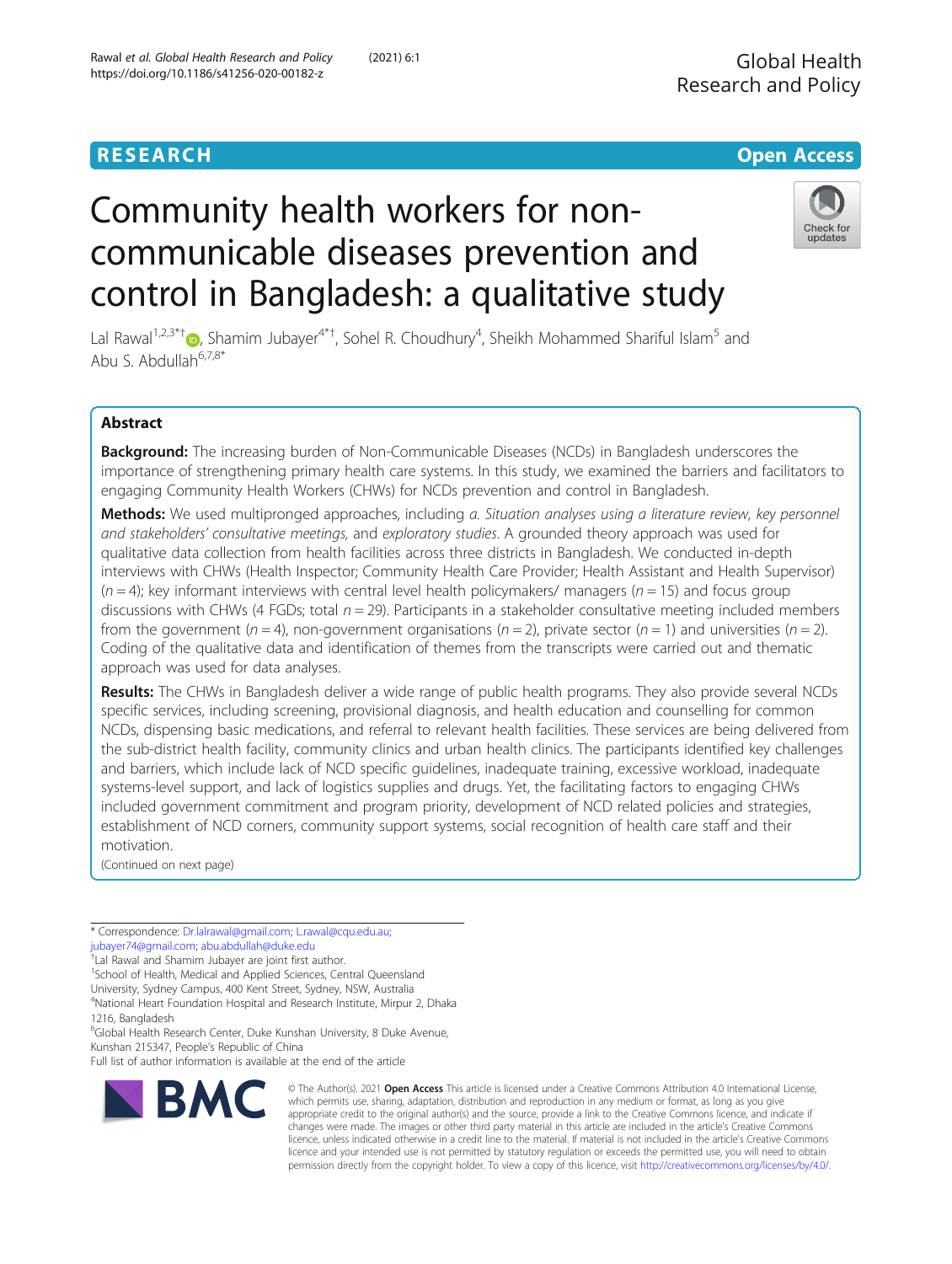#### (Continued from previous page)

**Conclusion:** Engaging CHWs has been a key driver to NCDs services delivery in Bangladesh. However, there is a need for building capacity of CHWs, maximizing CHWs engagement to NCD services delivery, facilitating systemslevel support and strengthening partnerships with non-state sectors would be effective in prevention and control efforts of NCDs in Bangladesh.

Keywords: Community health workers, Non-communicable diseases, Health policy, Health systems, Challenges and barriers

#### Background

Globally, the Non-Communicable Diseases (NCDs) have become the leading cause of death and disability and are the major ongoing public health problems [[1](#page-8-0)–[3](#page-8-0)]. In 2016, of the 57 million death occurred worldwide, 71% was due to NCDs [[4\]](#page-8-0). This burden is alarming in lowand middle-income countries (LMICs), where over 85% of premature deaths and 78% of all NCD deaths occur [[5\]](#page-8-0). The major NCDs responsible for these deaths and disability are cardiovascular diseases (CVD) (44% of all NCD deaths); cancers (22%); chronic obstructive respiratory diseases (9%); and diabetes (4%) [[4](#page-8-0)].

Like other LMICs, Bangladesh is experiencing rapid demographic and epidemiological transitions [[6](#page-8-0)–[8](#page-8-0)], and subsequent rise in ageing population and the burden of NCDs [[7](#page-8-0)–[9\]](#page-8-0). The Global Burden of Disease Study estimated that the proportion of deaths due to NCDs in Bangladesh increased from 43.4% in 2000 to 60% in 2010 and 66.9% in 2015 [\[10](#page-9-0), [11](#page-9-0)]. The rapid increase of NCDs mortality and morbidity in Bangladesh has presented a major threat to Bangladesh's existing healthcare systems, which are mainly geared towards addressing communicable diseases [\[12,](#page-9-0) [13](#page-9-0)]. This also affects overall socioeconomic development of the country, which poses significant threat to achieving Sustainable Development Goals by 2030 [\[14\]](#page-9-0). The impact of NCDs on the national economy, communities, families and individuals is unbearable  $[15-17]$  $[15-17]$  $[15-17]$  $[15-17]$ , and this is likely to be more serious in coming years [[18](#page-9-0)–[20](#page-9-0)]. Recent studies have shown that NCD risk factors such as overweight, underweight, hypertension, dyslipidemia, physical inactivity, tobacco smoking and low consumption of vegetables were common among adults living in urban [[21,](#page-9-0) [22](#page-9-0)] as well as rural areas [[23](#page-9-0), [24](#page-9-0)] including adults of all economic quintiles [[15\]](#page-9-0).

In recent years, the government of Bangladesh has taken several initiatives to combat NCDs [[25](#page-9-0), [26\]](#page-9-0). National NCD action plan has been developed, a dedicated noncommunicable disease control (NCDC) programme has been established at the Directorate General of Health Services, within the Ministry of Health and Family Welfare. In order to provide the NCD services in the doorstep, one of the key initiatives government has taken since 2012 is, establishing NCD corner in Upazila health complexes (UHCs) levels. These NCD corners, in

parallel with the existing services in UHCs, provide NCD and related services. Each NCD corner is expected to have a dedicated team and necessary equipment [\[12](#page-9-0)]. However, the NCD corners face shortages of trained health care providers, lack of necessary supplies and logistics, lack of basic medical equipment and medication, and the problem of proper recording and reporting of NCD services being delivered [[27\]](#page-9-0).

The Community Health Workers (CHWs) in Bangladesh are those health cadres working in public sector health facilities including Community Health Care Provider (CHCP), Assistant Health Inspector (AHI), Health Inspector (HI) and Family Welfare Assistant (FWA). These CHWs receive some form of formal training. The duration ranged from 12 weeks for CHCP to over three years for HI [\[28](#page-9-0)]. The services provided by these CHWs varied according to their category and includes: (i) basic services and health education for maternal and child health; (ii) integrated management of childhood illness (IMCI); (iii) reproductive health and family planning services; (iv) expanded program on immunization (EPI); (v) nutritional education and micro-nutrient supplements; (vi) health education & counselling; and (vii) treatment of minor ailments, common diseases & first aid. In recent years, the CHWs in some areas have also started providing services for NCDs, especially random blood glucose test for those at risk of developing diabetes and provide health education and counselling services. However, there is no proper referral and follow up mechanism from one health facility to another. It is up to the patient where to go for further management or follow up.

While Bangladesh is committed to offering universal access to health services for NCDs, no options to supplement the existing primary healthcare delivery system has been identified. Information on the training of CHWs, the process to deliver healthcare interventions through CHWs, and the effectiveness of CHW-led intervention are lacking. Identification of the facilitators and barriers to CHW-led implementation of NCD related services can provide policymakers and practitioners with a portfolio of options to address the growing demands for NCD-related healthcare services. Therefore, our study aimed to explore the barriers and facilitators of engaging CHWs in delivering NCD related services in Bangladesh.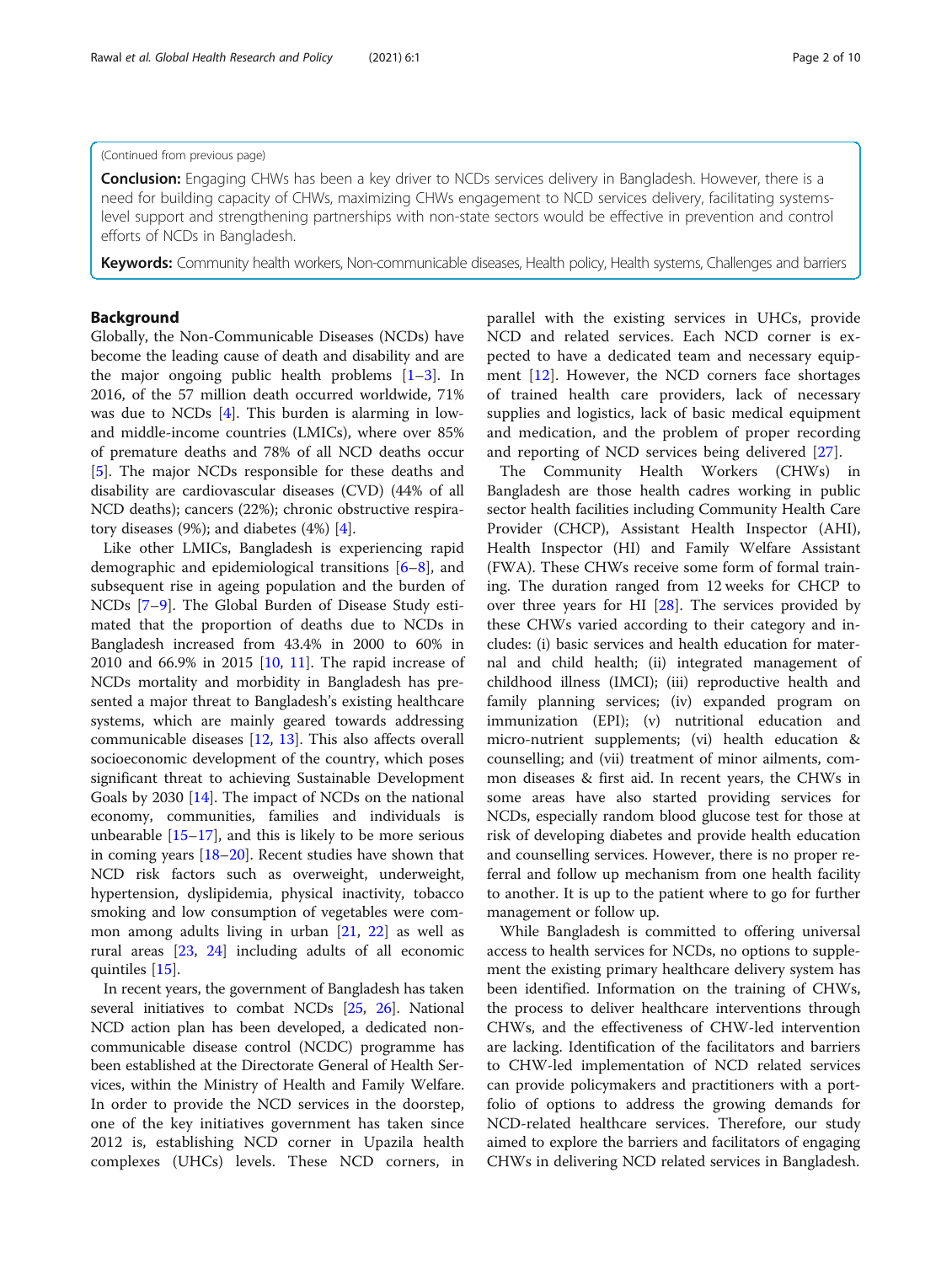#### Rawal et al. Global Health Research and Policy (2021) 6:1 Page 3 of 10

#### Methods

#### Study design, site, and participants

We used a grounded theory approach [\[29](#page-9-0), [30\]](#page-9-0) involving key informant interviews (KIIs) with policymakers, indepth interviews (IDIs) and focus group discussions (FGDs) with CHWs, and stakeholders' consultative meetings with key stakeholder members. This study was conducted in both urban and rural areas of three districts (Sylhet, Chandpur and Dhaka) in Bangladesh. Of four FGDs, two were conducted in rural and two in urban areas. FGDs were held in the community clinics of rural areas and urban primary health care centres of urban areas during the months of December 2016 and May 2017.

Similarly, the four IDIs (2 in urban and 2 in rural areas) with CHWs were conducted. The FGDs and IDIs were focused on exploring the perceptions of CHWs on NCD, their current workload, capacity in delivering NCD focused preventative care, and the challenges faced by them in the community. The KIIs were conducted in the natural setting of experts (i.e. workplace environment), and these participants were selected based on their current involvement and responsibilities with primary health care service delivery, NCD surveillance, and research background. A stakeholder meeting was organized by the National Heart Foundation Hospital and Research Institute on 31st December 2016 to obtain the views of government and non-government stakeholders on the role of community health workers in combating NCD in Bangladesh.

#### Study tools development

This study was a part of the multi-country study of Asia and Pacific regions [[28](#page-9-0)], where we adopted the study tools developed by the multi-country project team to Bangladesh's context. The qualitative interview guides were guided by the extensive review of relevant literature, government reports and guidelines, available relevant tools, and consultation with government and nongovernment officials. In order to check face validity, the developed interviewed guide was reviewed by the experts working in the field of NCDs. The interview guide was translated into the Bengali language by a bilingual professional transcriber and was pre-tested in the study setting to ensure cultural and contextual appropriateness to the Bangladesh context.

#### Data collection

Purposive sampling was used to choose the participants for this study, and study participants were recruited from three districts. Three main approaches were used for data collection (i) One stakeholders meeting with senior government and non-government officials, researchers, academician and clinicians  $(n = 9)$  (ii) four FGDs (2 FGDs in rural and 2 FGDs in urban areas,  $n = 29$ ) with the community clinic service providers and (iii) KII with experts representing the government and nongovernmental organizations ( $n = 15$ ). See Table 1 for details. Data were collected during December 2016 and May 2017. All interviews were conducted by two trained research officers (ROs) from the National Heart Foundation Hospital and Research Institute, a national research-based organization in Bangladesh. All interviews and discussions were conducted in local Bengali language and were audiorecorded; one RA led the discussion while another RA took notes during fieldwork. ROs examined the quality of the initial transcriptions with the audio records to confirm the transcribed content was consistent with the participants' voices. The country principal investigator (SC) checked the final transcriptions. After finishing all the quality checks of transcription, the translation was conducted by a research officer. The initial translation was delivered by the local transcript translator, upon a written agreement on confidentiality. Then, the revised translation was jointly done by the research officer, research fellow, and the PI. The three members conducted regular discussions and reviews to ensure the quality of information and the content fit in the context, with adjustment made to the vocabularies that caused discrepancies and misapprehension.

#### Data processing and analysis

The audio files of the collected data were transcribed verbatim by one of the investigators of the research team (SJ). Two of the team members went through all the transcripts independently, and then coding was done. We adopted an inductive approach in the coding process where two members (SJ and LR) of the researcher team

**The 1** Approaches used for qualitative data collection

| <b>Table I</b> Apploaches used for qualitative data collection |                                                                                                                                                             |  |  |
|----------------------------------------------------------------|-------------------------------------------------------------------------------------------------------------------------------------------------------------|--|--|
| Data collection types                                          | Number of participants                                                                                                                                      |  |  |
| In-depth qualitative<br>interviews                             | 4 IDIs with MO, CHCPs /CHWs                                                                                                                                 |  |  |
| Key informant interviews                                       | 15 Klls with central level policy makers and health managers                                                                                                |  |  |
| Focus group discussion                                         | 4 FGDs with Community health workers and 2 FGDs with Urban health workers s, $n = 29$                                                                       |  |  |
| Stakeholder consultative<br>meetings                           | One at the beginning of the study with participants from government ( $n = 3$ ), NGOs ( $n = 5$ ), private sector ( $n = 1$ )<br>and universities $(n = 2)$ |  |  |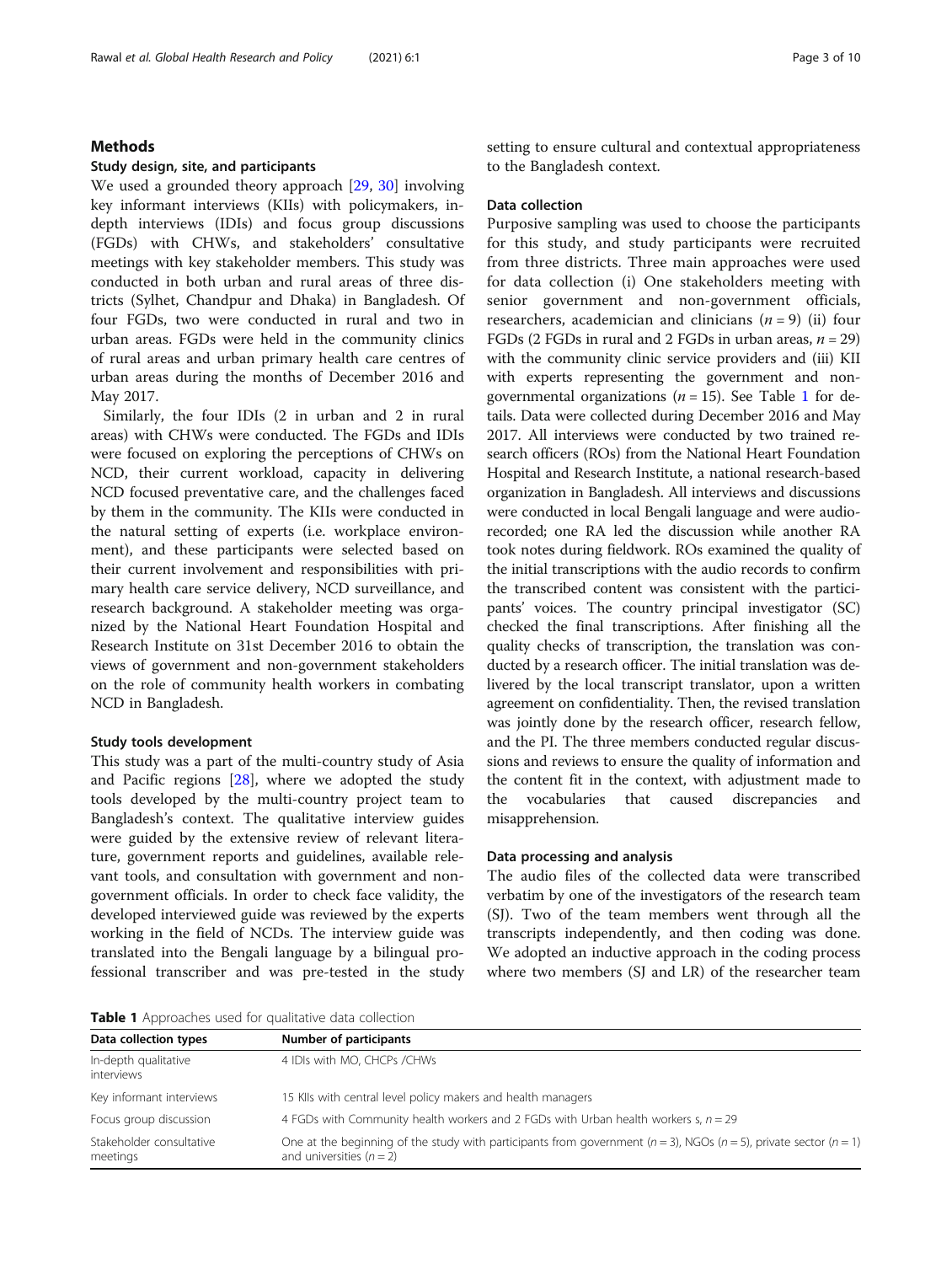identified the codes by comparing and contrasting the meanings and patterns as expressed by study participants. The identified codes were further checked by another two researchers (SC and AA) for accuracy. All team members reviewed the codes and then finalized the emerging themes from the data. The coding of the transcripts and the identification of emerging themes were carried out using a thematic approach, as recommended by Nowell et al., (2017). Four major themes identified include: (i) Health care delivery around NCDs in Bangladesh; (ii) General public health programs delivered by CHWs (iii) NCD-specific programs provided by CHWs; and (iv) Facilitating and enabling factors in engaging CHWs in NCD control & prevention. In order to maintain confidentiality, all the data were deidentified and anonymized throughout the transcription and interpretation of the findings.

The collection and analysis of data from qualitative interviews adhered to the Standards for Reporting Qualitative Research (SRQR) [\[31](#page-9-0)] and strategies were employed to enhance the trustworthiness (credibility, transferability, dependability, confirmability and transferability) of the study findings [[32,](#page-9-0) [33\]](#page-9-0). This included checking the data for accuracy, organising debriefings for completeness of data (LR, and SJ). See Additional file [1,](#page-8-0) SRQR Checklist as Supplementary document.

#### Results

#### Participants' characteristics

The details of the participants' characteristics are presented in Table 2. Of total 14 health facilities included in this study, five were from the urban setting, six from rural and three from the central level health facilities.

#### NCDs related health services delivered by CHWs in Bangladesh

Community Clinics (CCs) are the grassroots level public sector health facilities in Bangladesh. The services are provided by the Community Health Workers, including CHCP along with FWA and HA. The common NCD and related services provided by these CHWs include a screening of common NCDs such as diabetes and hypertension. However, the services for the detection of other NCDs such as COPD and cancer are not yet available. Basic medication for diabetes and hypertension is also available at the community clinic level. However, for further investigation and confirmatory diagnosis of NCDs and appropriate management, the patients are referred to upper-level health facilities, such as Upazila health complex (sub-district level health facility) or district level health facility, where specialized health services are available. The FGD members reflected this opinion during the FGD.

"When the patients with the possible noncommunicable disease come to our community clinic, we tell them about the risk factors of NCDs, but we realize more awareness and health education needs to motivate the community. We offer BP measurement, Blood sugar test using a glucometer, minor treatment of RTA and some basic biochemical test."

**Table 2** General characteristics of the FGD participants ( $n = 29$ ), IDI participants ( $n = 4$ ) and KII participants ( $n = 15$ ) of Bangladeh COACH study

| <b>Characteristics</b>                          | FGDs (FGDs; Total participants, $N = 29$ ) | IDIs $(N=4)$   | KIIs $(N = 15)$ |
|-------------------------------------------------|--------------------------------------------|----------------|-----------------|
| Work setting                                    |                                            |                |                 |
| Rural health centres                            | 15                                         | $\overline{2}$ |                 |
| Urban health centres                            | 14                                         | $\overline{2}$ |                 |
| Central level health facility/policy level      |                                            |                | 15              |
| Age by category                                 |                                            |                |                 |
| $20 - 29$                                       | 4                                          |                |                 |
| $30 - 39$                                       | 29                                         | $\overline{2}$ |                 |
| $40 - 49$                                       | $\overline{4}$                             | $\overline{2}$ | $\overline{4}$  |
| $> = 50$                                        | 6                                          |                | 11              |
| Gender                                          |                                            |                |                 |
| Male                                            | 17                                         | 3              | 3               |
| Female                                          | 12                                         |                | $\overline{2}$  |
| Duration of job in the public health facilities |                                            |                |                 |
| $<$ 10 years                                    | 5                                          | $\overline{4}$ |                 |
| $10-19$ years                                   | 18                                         |                | 4               |
| 20-29 years                                     | 6                                          |                | 11              |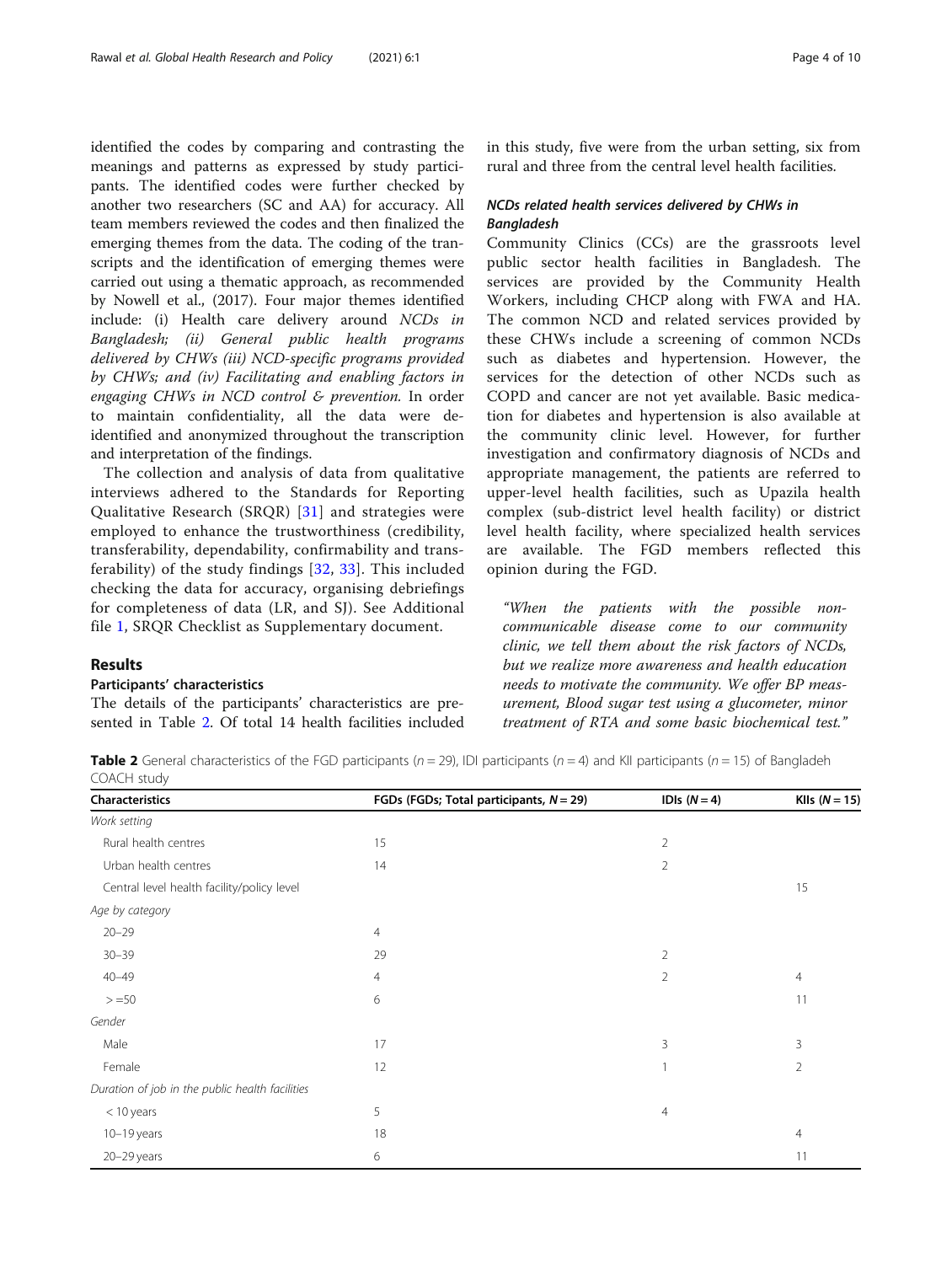– IDI 1-Medical Officer, Urban Primary Healthcare Centre, Dhaka

Notably, CHWs said that they usually provide necessary advice and counselling for common NCDs to the people who come to see them. The CHWs provide advice related to dietary habits, the importance of physical activity, health education and healthy behaviour to prevent NCDs when anyone come to consult them. Most of the CCs have limited laboratory facilities available, and the CHWs diagnose hypertension but no other NCDs because of lack of resources and training. Some of those CCs, which have glucometers available to test blood sugar, are most of the time, out of order or the supplies such as glucometer strips or batteries ran out. One participant said:

"BP machine and glucometer, along with other measuring tools, are available in our CCs. But the problem is we don't have enough strips here at the CCs, right now because of the shortages of glucometer strips, so I can't check the blood glucose level using the glucometer." – FGD1-Health Assistant-Community Clinic, Sylhet district

In general, CHCPs received 12-weeks basic training, mostly focused on maternal and child health and HCPs and AHI/HI received one-day training on NCD prevention and management. The NCD training included a general screening of NCDs, health education, counselling and basic care for common NCDs. One CHCP expressed:

"We don't have any extensive training on the management of common NCDs, i.e. diabetes, hypertension but these are the very common finding in our regular activity and identified patient wants to get their treatment at the community level" - IDI2 Health Supervisor, Urban PH Clinic, Lalbagh, Dhaka

To date, there is no systematic approach in place for a referral and follow up of a patient. These are up to the patient to choose the health facility they want to go for further investigation and management. Suspected patients are referred to UHCs for further investigation, diagnosis and necessary management of NCDs.

To provide medication, the NCD related drugs are supplied within the regular drug supply schedule, which in general takes longer time, even up to four months once the requisition is made. Also, the uncertainties exist in terms of discrepancy between requisition and actual supply. One of the KIIs shared that:

They are mostly antibiotic, vitamins, eye ointments, salbutamol, anti-helminths, oral saline and acetaminophen product. These drugs also have more demand for community people. The antihypertensive and diabetic drug is not yet available at community clinic though community people are regularly demanding supply for those from CHCP". KII1 Line Director, (NCD), Director General of Health Service

In terms of recording and reporting, participants noted that there is no separate registration for NCDs conditions or related risk factors. The information regarding the patients with NCDs conditions is recorded and reported along with patients of other health conditions.

#### Barriers and challenges to engaging CHWs in the NCD prevention and control services

This study identified several challenges and obstacles to engaging CHWs for NCD prevention and control in Bangladesh. The challenges are mainly related to workload, inadequate training, poor system-level support, inadequate remuneration, delivery of services and the availability of resources. The challenging factors are structured in the following key sub-themes:

Lack of trained human resources for health At present, the CHWs job description primarily involves providing services for communicable diseases, MNCH care, nutrition, immunization and health education and counselling services. Participants opined that, to date, no clear job description had been given, which would involve NCD services too. However, in recent years, the health facilities have initiated providing essential preventive and care services for those with NCDs conditions. The CHWs are currently multi-tasking and responsible for both the administrative and technical tasks. One KII opined that:

"Our jobs have so far given mainly focused on providing services for communicable, maternal and child health and related services. We still do not have a clear job description on NCD services, however, we know somehow about preventive aspects and also basic NCD services, such as medication for diabetes and hypertension"- KII2, Line Director, Community Based Health Care, Director General of Health Service

Further, the CHWs are not yet trained on NCDs screening and providing basic NCD care which hinders them providing NCD services. This may require providing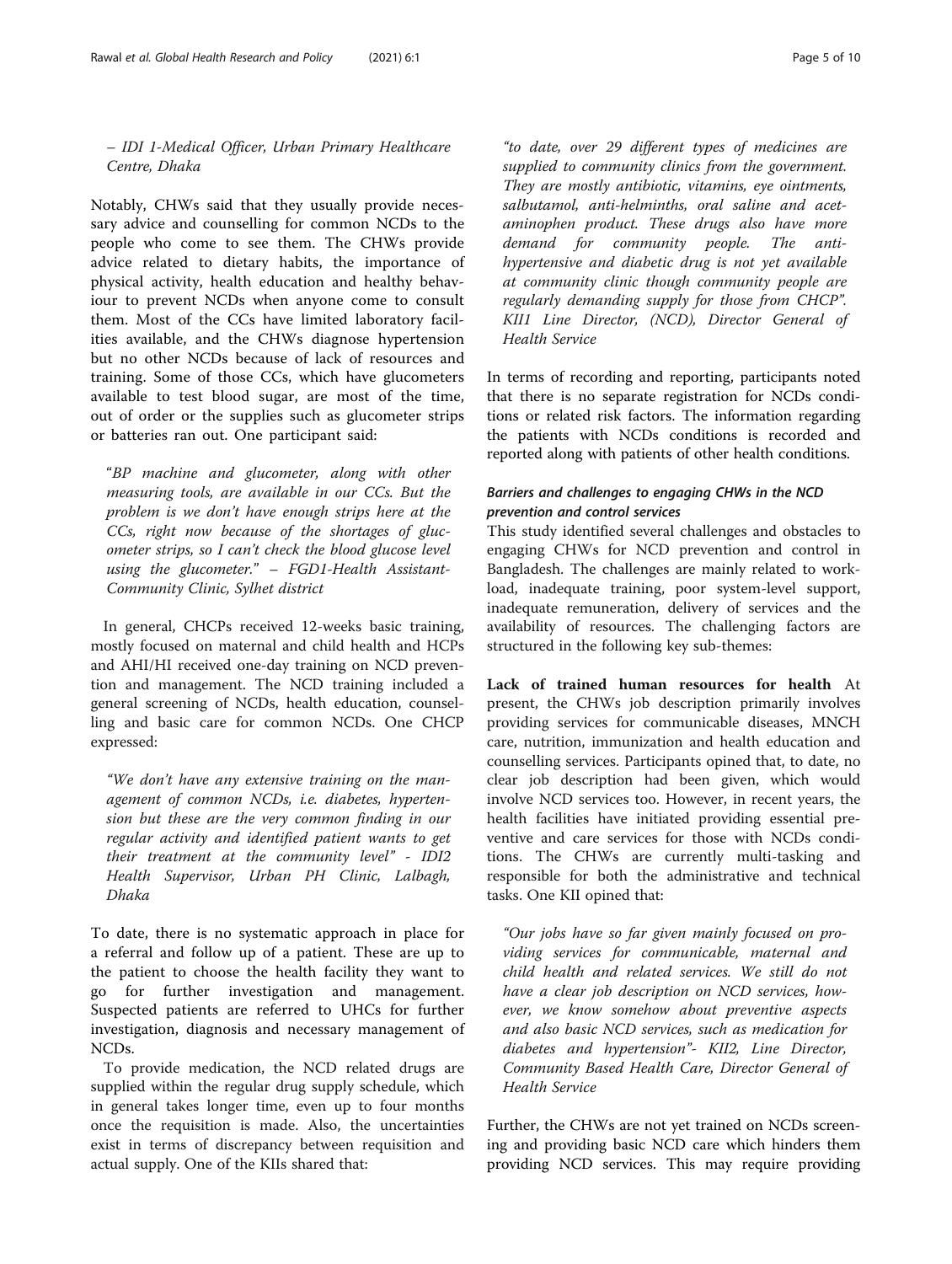focused training on NCDs and making necessary supplies (i.e. medical equipment and medicines) available. Inadequate number of health workers at the health facilities often resulted in increased workload on the existing staffs, thus affecting the effective health services delivery, including NCDs services. One health worker expressed that:

"There are no trained CHCPs, AHI/HI at this CC. Even still now, I have not received any training on NCD. We all received maternal and child healthrelated training. - FGD2, Community Clinic, Uttar Matlob, Chandpur

Another participant also added that there had been a shortage of health care providers too:

" … . but the problem is the staffs need to be involved with their regular activities, and we have staff shortage, especially paramedics. So due to support staff shortage, there is no one to support the dedicatedly NCD patients at the Community Clinic." – KII3, Principal Scientific Officer, Institute of Epidemiology Disease Control and Research, Director General of Health Service

Lack of regular supply of logistics and medicine CHWs reported frequent delays in the delivery of medication supplies for common NCDs (i.e. hypertension and diabetes) at the community clinic from the subdistrict hospitals. This has hampered their service delivery to the community members and raised dissatisfaction among the public. One participant opined:

"Yes, we have received glucometer, BP machine, weight and height machine for the CC. But now the problem is, there is a shortage of battery and strips for the glucometer for which we can't use the glucometers." - FGD3 Health inspector, Rakhal Gonj Community Clinic, South Surma, Sylhet

Another participant in the FGD expressed that, once a year, the CCs provide a requisition for medicine. The medicine comes at the CS office, and from where the CCs take what is being allotted for them. The NCD related medicines come with the regular medicine supply, but the supply schedule is uncertain. Also, the amount and types of medicine sent for treating NCD patient is not adequate.

"For the outpatients, the type of medicines dispensed depends on the available medicines and supply. We always try to provide whatever medicines are

available at the CCs. But for the inpatients, we have medicines required to treat the NCD patients at Upazila level." – KII4 Upazilla Health and Family Planning Officer South Surma, Sylhet.

Further, the health facilities, in particularly the CCs, are facing other logistics-related challenges, such as shortages of adequate space, lack of furniture, and inadequate necessary instruments to deliver NCD related services. One FGD participant said:

"The CCs are facing many problems. There is a lack of proper instrumental support. At my CC, we received only a BP measurement set. We are waiting for other equipment to arrive. We have no glucometer for screening NCD cases as most of the required blood tests we now advised them to go UHC, but we need available immediate screening and measurement tools." – FGD4 Zohirbad Nadamodi Community Clinic Uttar Matlab, Chandpur

Coupled with above-described challenges, the participants also identified other key challenges including: inadequate health systems priority and lack of standard operating procedure to NCDs prevention and care, no specific policy documents prioritizing NCDs care and services as core activities of the health facilities, and lack of awareness on NCDs risk factors, NCDs symptoms and delay in seeking care by the patients at the community level.

## Facilitating and enabling factors in engaging CHWs in NCD prevention and control

Participants identified following facilitating factors to support engagement of CHWs in NCDs prevention and control.

Supportive policy initiatives to NCDs prevention and control Over the past several years, the government of Bangladesh has initiated several NCD prevention and management related initiatives. Policies and guidelines to NCDs prevention and control at the systems level have been developed, an NCD control program at the DG health services has been created - to primarily looking after the NCD issues. To this end, the NCD corners at the sub-district level health facilities (UHCs) has been introduced, and several efforts to increase NCDs prevention and control measures at the community level have been initiated. One participant opined that:

"The government of Bangladesh has given priority for NCDs prevention and control. The government also has established over 300 NCD corners in the country, and we have been able to somehow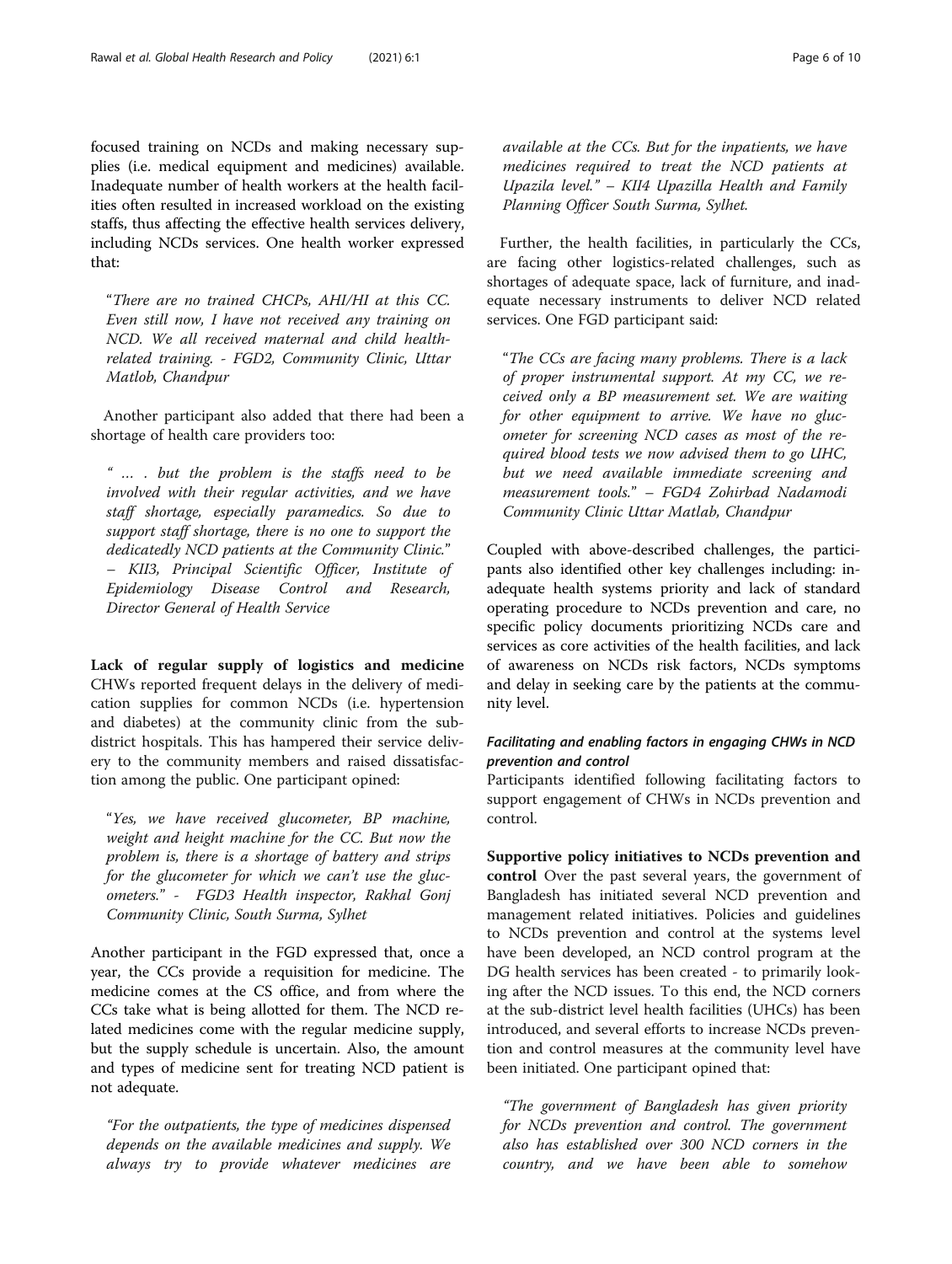implement NCD services through these NCD corners in the country" – KII5 Divisional Director, Sylhet Division, Director General of Health Service.

Further, in recent years few necessary NCD drugs have been added into the essential drug list and made these essential services drugs (ESDs) freely available at the community health facilities.

Recruitment and fulfilling the vacant positions in health facilities The CHWs believed that the initiatives taken by the Directorate General of Health Services, Bangladesh, to fulfil the vacant positions in the health facilities will ensure delivery of quality health services in the community level, including NCDs services. They also thought that the retention of health workers is another important aspect of delivering NCD and related services. This is one of the keys facilitating factors the CHWs identified in this study. One participant said:

"Government of Bangladesh has taken a good initiative to recruit new positions and fulfil the vacant positions in all health facilities. Retention of health workers to the assigned health facility, in particular, the rural areas is equally important as recruitment and deployment" – KII6, Head of the Department of Epidemiology, National Institute of Preventive and Social Medicine.

Job satisfaction Despite several challenges the CHWs are facing, they shared that they have a good level of personal satisfaction to the services they are providing. CHWs said that serving people in the community reciprocate the respect and recognition from the community members. One of the participants shared:

"I feel great that I have got the opportunity to work at the health facility in my community, and I am serving people in my area. When people tell me that I have done a good job, I feel very proud and happy, and that makes me more responsible" – IDI-4, CHCP, Rakhal Gonj Community Clinic, South Surma, Sylhet.

CHWs as key drivers to NCDs prevention and control Most of the KIIs, IDIs and the participants of the stakeholder consultation meeting viewed that the CHWs have been playing a vital role for NCDs prevention and management services. One KII emphasized:

"Traditionally, the CHWs have been trained and given tasks to deliver communicable diseases and related services. However, the situation in Bangladesh has changed where we are dealing with NCDs rather than communicable diseases. The CHWs have been well recognized to play vital roles in the prevention and management of NCDs. Of course, the CHWs need a range of policy and systems support and guidance, which they have been provided by the government of Bangladesh. KII-7, Manager, Directorate General of Drug Administration

Collective efforts to NCDs prevention and control The policy level participants (health managers, researchers, academicians and clinicians) stated that the Ministry of Health and Family Welfare, Bangladesh has given priority to NCDs prevention and control in Bangladesh. There has been a government level commitment. However, there is a need for working together and collaborating with other ministries and non-state sector to optimize the efforts for NCDs prevention and control in Bangladesh. Participants also shared that the nonstate sector, in particular, the NGOs and private sector have also taken several initiatives. They also provide NCDs prevention and care services, including screening, early detection, diagnosis, treatment, referral, and health education and counselling services in Bangladesh. One participant highlighted:

"The government of Bangladesh have developed a range of NCD related policies and guidelines. We have a dedicated department (housed within the DG Health services) to look after NCD related programs in the country. However, there is a need for working together with other ministries, NGOs and private sector" KII-1, Line Director, Community Based Health Care, Director General of Health Service

#### **Discussion**

Like many other LMICs, Bangladesh has been experiencing the growing burden of NCDs, posing significant threats to the existing weak health care systems in the country [\[8](#page-8-0)–[10\]](#page-9-0). In this context, our study is the first of its' kind to explore barriers and facilitators to CHWs potential engagement in delivering NCD related services in the country. Our findings determined the role and extent to which CHWs could be engaged and what is required to support CHWs in the prevention and control efforts of NCDs in Bangladesh.

In recent years, the government of Bangladesh has taken several initiatives to combat NCDs at systems, institutional and community levels [[25,](#page-9-0) [26\]](#page-9-0). To provide the NCD services in the doorstep, one of the critical initiatives government has taken since 2012 is, establishing NCD corner in UHCs levels. Findings of this study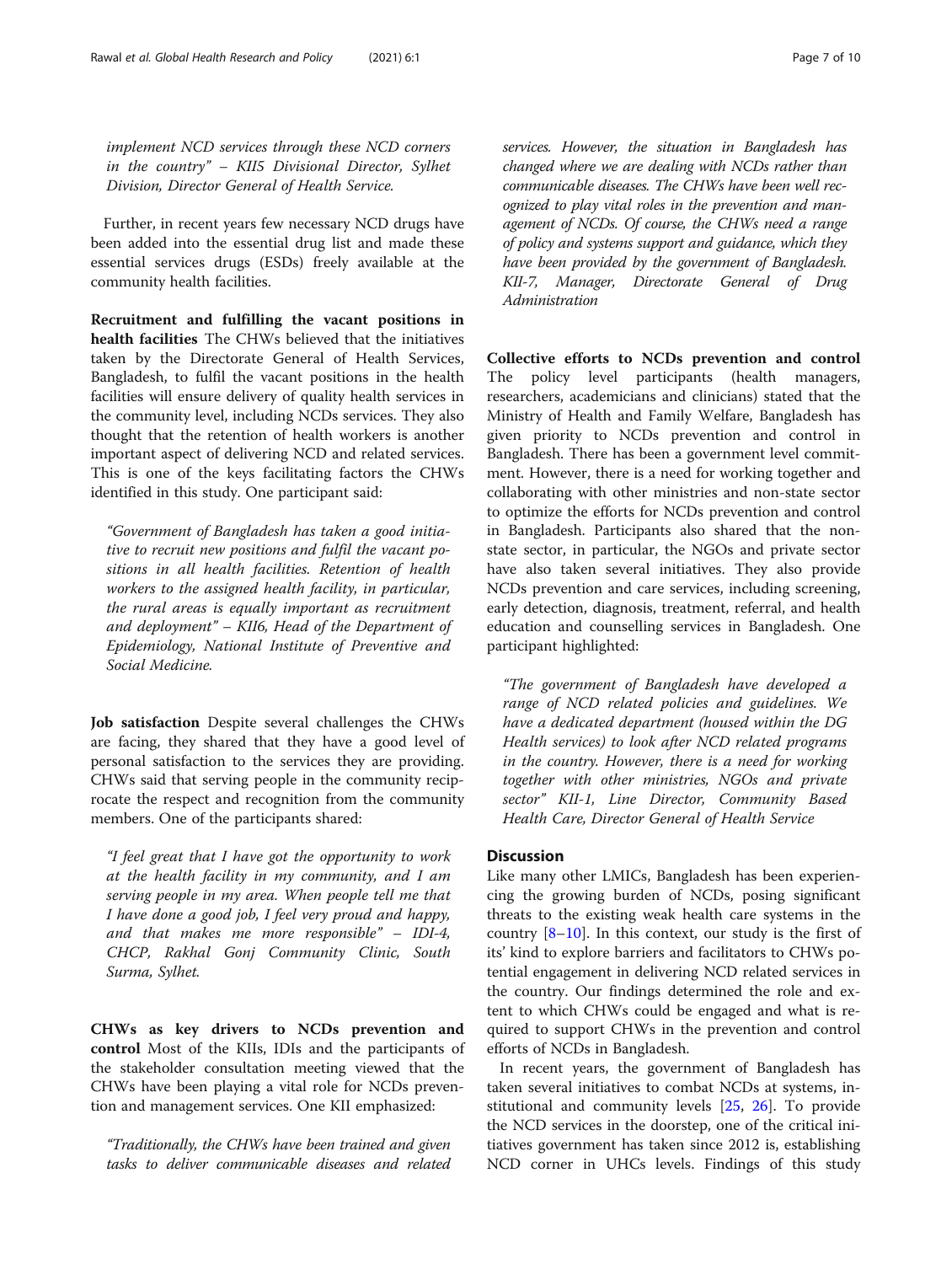suggest that the CHWs in Bangladesh are the primary drivers of delivering preventive health and NCDs related services at the community level, which is consistent with the initiatives considered by other neighbouring countries of Asia [[28](#page-9-0), [34](#page-9-0), [35](#page-9-0)]. Evidence shows that engaging CHWs for delivery of health services and health promotion interventions is increasing in LMICs and proven to be effective [[36](#page-9-0)–[39](#page-9-0)]. CHWs provide opportunities for effective implementation of health promotion interventions within the existing healthcare systems without engaging new personnel with whom families have had no prior contact. Several countries in the South and South-East Asian regions (i.e. Bangladesh, China, Nepal, and Vietnam) have delivered different public health programs through CHWs; and the effectiveness of these programs are reported [\[40](#page-9-0)–[42\]](#page-9-0). However, scaling up of these programs and integrating these within the existing healthcare delivery systems are important to deliver ongoing general health as well as NCD related services in Bangladesh. While the ongoing problem of COVID-19 is increasing, the roles of CHWs have been even crucial to delivering regular health services as well as COVID-19 preventive and management care [[43](#page-9-0), [44\]](#page-9-0). Available evidence shows that the people with chronic conditions are highly affected by COVID-19 (high mortality) than the general population, hence, the role of CHWs to effectively provide NCD care during the ongoing COVID-19 pandemic has critical public health importance [\[45](#page-9-0)].

In this study, CHWs were highly interested in delivering NCD related services in their community. CHW's motivation in healthcare delivery can be taken as a key factor in implementing NCD related services and achieving Sustainable Development Goal 3, "Health and Wellbeing" in Bangladesh by 2030 [\[14](#page-9-0)]. Results from our study are in concordance with the findings from other settings where CHWs expressed the need of capacity building for the prevention and control of NCDs [[27](#page-9-0), [39,](#page-9-0) [46\]](#page-9-0). These findings are plausible because in past decades the CHWs were very much capacitated on maternal and child health services and were mostly dealing with communicable diseases. To address the shortfall of skilled CHWs and accessibility to health services for combating the growing demands for NCDs services at the peripheral level health facilities, [[27,](#page-9-0) [47](#page-9-0)] measures to build the capacity of CHWs on NCDs control and consider them as members of the primary care team, in order to retain them as a committed workforce, is needed.

The current healthcare system of Bangladesh is not yet well prepared to mitigate the growing demand of NCDs. A number of key barriers both at systems and service delivery levels were identified. These include (i) lack of appropriate NCD policy guidelines, (ii) insufficient trained human resources, (iii) inadequate logistics, supplies and medications, (iv) lack of laboratory facilities, (v) inefficient referral mechanisms, and (vi) unavailability of systematic recording and reporting systems. These findings corroborate well to the ones reported in the recent studies from Bangladesh [[13](#page-9-0), [20](#page-9-0), [27](#page-9-0)] and Vietnam [[34\]](#page-9-0). Studies in Bangladesh have reported that, despite the introduction of NCD corners in the country and implementation of NCD related services, the public sector role has been limited to providing NCDs and related services to combat the growing burden of NCDs [\[13](#page-9-0), [20,](#page-9-0) [25](#page-9-0)]. However, developing a functional team and a service delivery system in a resource-poor setting like Bangladesh is possible and has been highlighted by several studies, but there is a need for translating these potentials to actions [[28,](#page-9-0) [48](#page-9-0), [49](#page-9-0)].

Strengthening primary health care for tackling the burgeoning burden of NCDs in Bangladesh is critically important, where the CHWs who are based at community clinics, union-level health centres and UHCs could play a pivotal role in screening, provisional diagnosis, early management, referral and follow of patients with NCDs [[28\]](#page-9-0). To achieve the universal health coverage and ensure the country meets NCD related SDGs targets by 2030 [\[14](#page-9-0)], Bangladesh would need re-structuring of the current healthcare delivery systems to address healthcare workforce disparities that exist in rural and remote regions [\[50](#page-9-0)]. Also, the country would need to take a multifaceted approach and collaboration among professions and institutions that have traditionally used a vertical approach. Strengthening the partnership with the nonstate sector would be essential to improving care and delivery of NCD related services in the country. Evidence shows that CHWs involvement in the delivery of primary healthcare can potentially result in cost and time savings without compromising the quality of care or health outcomes for patients [\[40](#page-9-0)–[42\]](#page-9-0). Further, building capacity of CHWs with new and updated skill sets to NCDs; providing them with disease specific training focused on guidelines and protocols for screening and management of NCDs; and where possible, provide CHWs with training opportunities for prescribing all necessary list of NCD related medications, in consultation with medical doctors and specialists [[51\]](#page-9-0). Revitalizing primary health care systems in the country would ensure strengthening model of NCD care both in urban as well as rural parts of Bangladesh. This would ensure building capacity of CHWs, access to and utilization of NCD services at primary care level, supply of logistics and medications, collaborations with other stakeholders, and ensure availability of trained human resources at the community level. Effective engagement of CHWs would also improve and ensure patient centred care which would then focus on dimensions of patient centred care including CHWs and patients' relationship, availability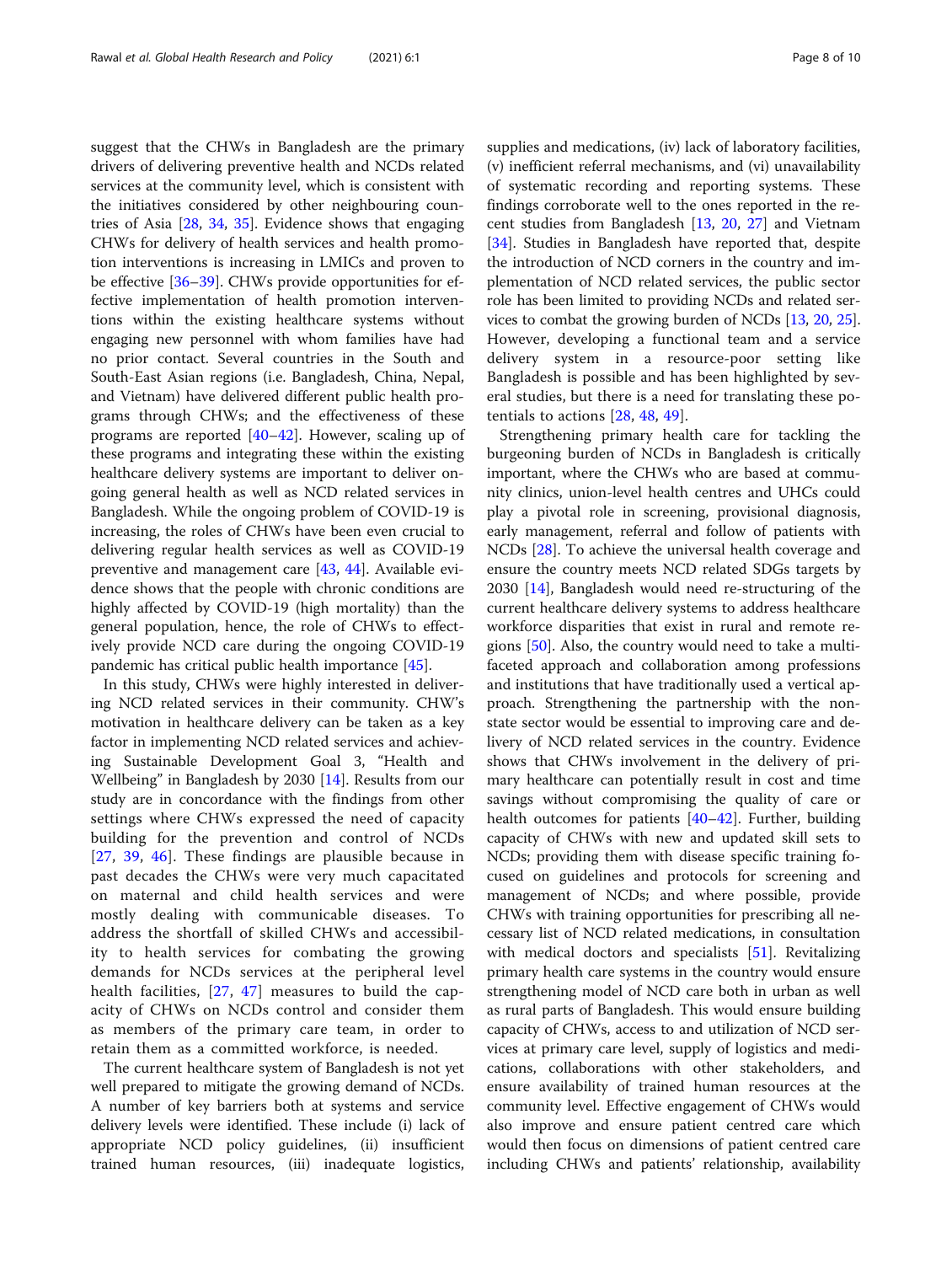<span id="page-8-0"></span>of low-cost and affordable services, acceptability of services, and also ensure that the services are contextual and appropriate to the populations' needs [[52\]](#page-9-0). Further, adequate financing to NCDs sector is a key dimension to consider while efforts are being made to improve primary health care systems for prevention and control of NCDs [[53,](#page-9-0) [54\]](#page-9-0).

Our study has some limitations. First, we were unable to include participants from more than three sub-districts. Having data available from additional sub-districts and district level could have added extra insights to ensure more generalizable findings. Second, we were unable to collect data from the patients or community members, which could have added insights from the service recipients' perspective but was out of the scope of this study.

### Conclusion

We conclude that there is a potential for using CHWs for NCDs prevention and control in Bangladesh. Several barriers and facilitators for CHWs' potential engagement to deliver NCD related services have been identified. Our results offer suggested options to policymakers and researchers for integrating CHWs in the delivery of community-based interventions for NCDs prevention and control in Bangladesh. Effective integration of CHWs along with policy support for capacity buildings of CHWs, evidence-based practice and referrals and offer flexibility to adapt programs to the local context, are essential to delivering NCD related programs in the country. Further, we recommend developing and testing model interventions to train CHWs and to provide CHW's-led NCD prevention and control programs in Bangladesh.

#### Supplementary Information

The online version contains supplementary material available at [https://doi.](https://doi.org/10.1186/s41256-020-00182-z) [org/10.1186/s41256-020-00182-z.](https://doi.org/10.1186/s41256-020-00182-z)

#### Additional file 1.

#### Acknowledgements

This paper, as part of the outputs emanating from the Research Hub of Asia Pacific Observatory on Health Systems and Policies (APO) hosted by the Global Health Research Center of Duke Kunshan University and funded by the World Health Organization (Purchase Order 201710952). The Research Hub consists of several universities in Asia-Pacific countries. The authors of the paper appreciate technical and financial supports from the Research Hub and the secretariat of APO in the completion of the project upon which the paper was developed. The funders had no role in the design or conduct of the study; collection, management, analysis and interpretation of the data; or preparation, review, and approval of the manuscript.

Authors would like to thank Uday Narayan Yadav of University of New South Wales, Australia and Tuhin Biswas of University of Queensland, Australia, for their initial inputs to drafting the methods and results sections and review comments and feedback to the initial version of the manuscript.

#### Authors' contributions

LR, SJ, SC SI, and AA contributed conceptualizing the study, drafting the manuscript and finalization. LR, SJ, and SC contributed in data analyses and results write up. SJ, SC, SI and AA thoroughly reviewed the manuscript and contributed substantially for necessary revision. LR, SJ, SC, SI and AA final reviewed the manuscript and prepared for submission. The authors read and approved the final manuscript.

#### Availability of data and materials

All relevant data are presented in this paper. Additional data could be available upon request to the corresponding author.

#### Ethics approval and consent to participate

The study protocol was approved by the Institutional Review Boards (IRBs) at Duke Kunshan University, China (Number: 2016ABDULLAH014) and National Heart Foundation Hospital & Research Institute, Bangladesh (NHFH&R:I 4–14/ 7/Ad/3084). Informed written consent was obtained prior to the interview and audio recording.

#### Consent for publication

Not applicable. The manuscript does not include details, images, or videos relating to an individual person.

#### Patient consent for publication

Not applicable.

#### Competing interests

All authors declare no competing interest.

#### Author details

<sup>1</sup>School of Health, Medical and Applied Sciences, Central Queensland University, Sydney Campus, 400 Kent Street, Sydney, NSW, Australia. <sup>2</sup>Physical Activity Research Group, Appleton Institute, Central Queensland University, Adelaide, SA, Australia. <sup>3</sup>Translational Health Research Institute (THRI), Western Sydney University, Sydney, Australia. <sup>4</sup>National Heart Foundation Hospital and Research Institute, Mirpur 2, Dhaka 1216, Bangladesh. <sup>5</sup>Institute for Physical Activity and Nutrition, Deakin University, Melbourne, Australia. 6 Global Health Research Center, Duke Kunshan University, 8 Duke Avenue, Kunshan 215347, People's Republic of China. <sup>7</sup>Duke Global Health Institute, Duke University, Durham, NC, USA. <sup>8</sup>Boston University School of Medicine, Boston Medical Center, Boston, MA, USA.

#### Received: 26 July 2020 Accepted: 3 December 2020 Published online: 06 January 2021

#### References

- 1. Institute for Health Metrics and Evaluation (IHME). Findings from the Global Burden of Disease Study 2017. Seattle, WA: IHME; 2018. p IHME.
- 2. World Health Organization. Noncommunicable diseases country profiles 2018. Geneva: WHO; 2018.
- 3. Collaborators, G.B.D.C.o.D. Global, regional, and national age-sex-specific mortality for 282 causes of death in 195 countries and territories, 1980– 2017: A systematic analysis for the global burden of disease study 2017. Lancet (London, England). 2018;392(10159):1736–88.
- 4. World Health Organization. WHO methods and data sources for global burden of disease estimates 2000-2016. Geneva, Switzerland: World Health Organisation; 2018.
- 5. Mendis S, AT, Bettcher D, Branca F, Lauer J, Mace C, et al. GLOBAL STATUS REPORT on noncommunicable diseases 2014"Attaining the nine global noncommunicable diseases targets; a shared responsibility". Geneva, Switzerland: World health organisation; 2014. p. 302.
- 6. Department of Economic and Social Affairs Population Division United Nations. World Population Ageing 2015 - Highlights. New York: United Nations; 2015.
- 7. Bangladesh Bureau of Statistics. Population & Housing Census Report 2011, Bangladesh. Dhaka: Statistics Division Bangladesh Bureau of Statistics; 2012.
- 8. World Health Organization. Global status report on noncommunicable diseases. Geneva: World Health Organization; 2014.
- 9. Low W-Y, Lee Y-K, Samy AL. Non-communicable diseases in the Asia-Pacific region: prevalence, risk factors and community-based prevention. Int J Occup Med Environ Health. 2015;28(1):20–6.